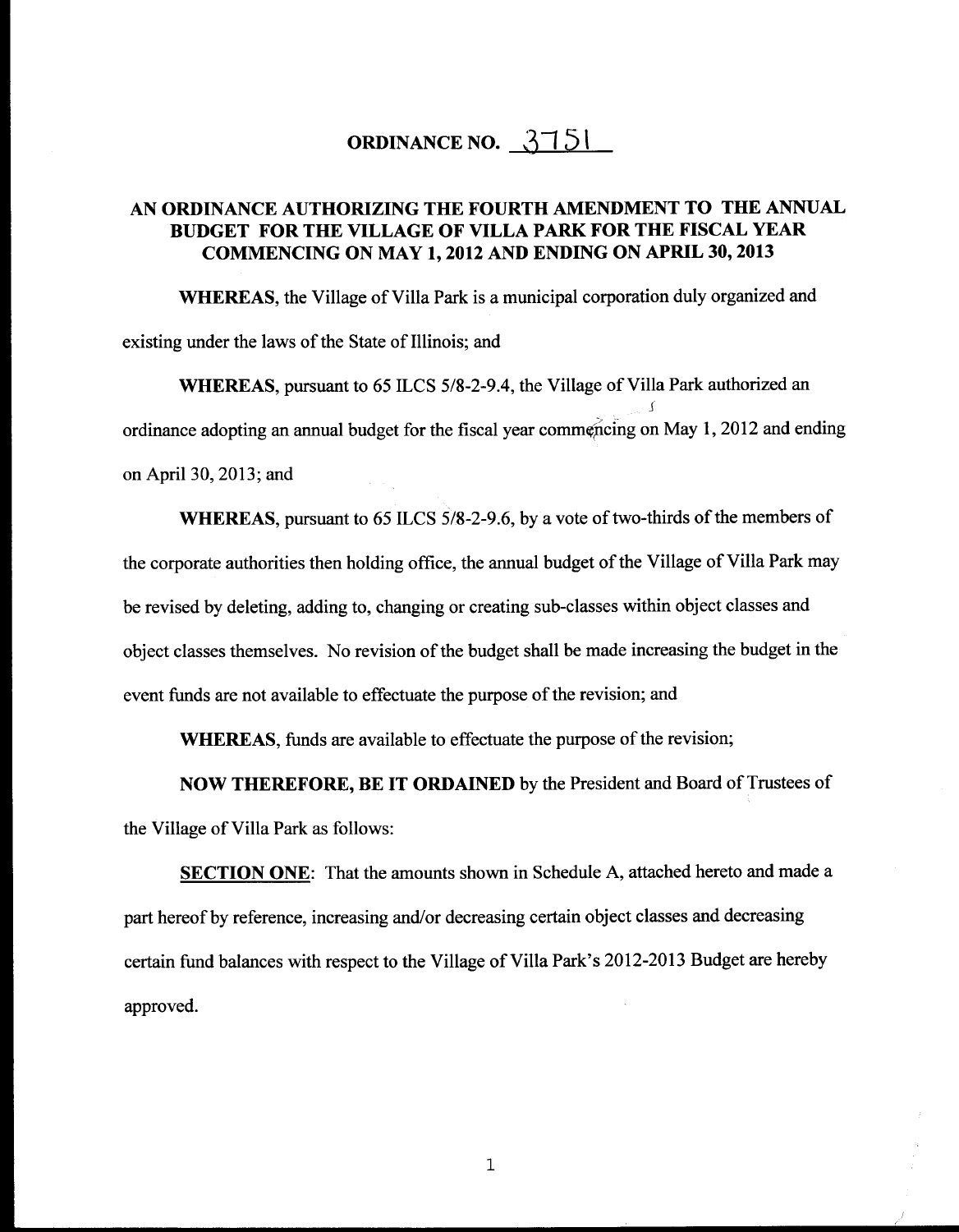**SECTION TWO:** This ordinance shall be in full force and effect from and after its passage and approval according to law.

|                         | Passed this 8th day of      | July<br>, 2013.                                       |
|-------------------------|-----------------------------|-------------------------------------------------------|
| AYES:                   | 6                           |                                                       |
| NAYS:                   | 0                           |                                                       |
| <b>ABSENT:</b>          |                             |                                                       |
|                         |                             | Approved this<br>day of<br>, 2013.<br>VHage President |
| Attest:<br>illage Clerk | ADA                         | $G_{E}O$<br>$\breve{\varkappa}$<br>CORPOR             |
|                         | Published in pamphlet form: | R B LOOUN                                             |
|                         | , 2013                      |                                                       |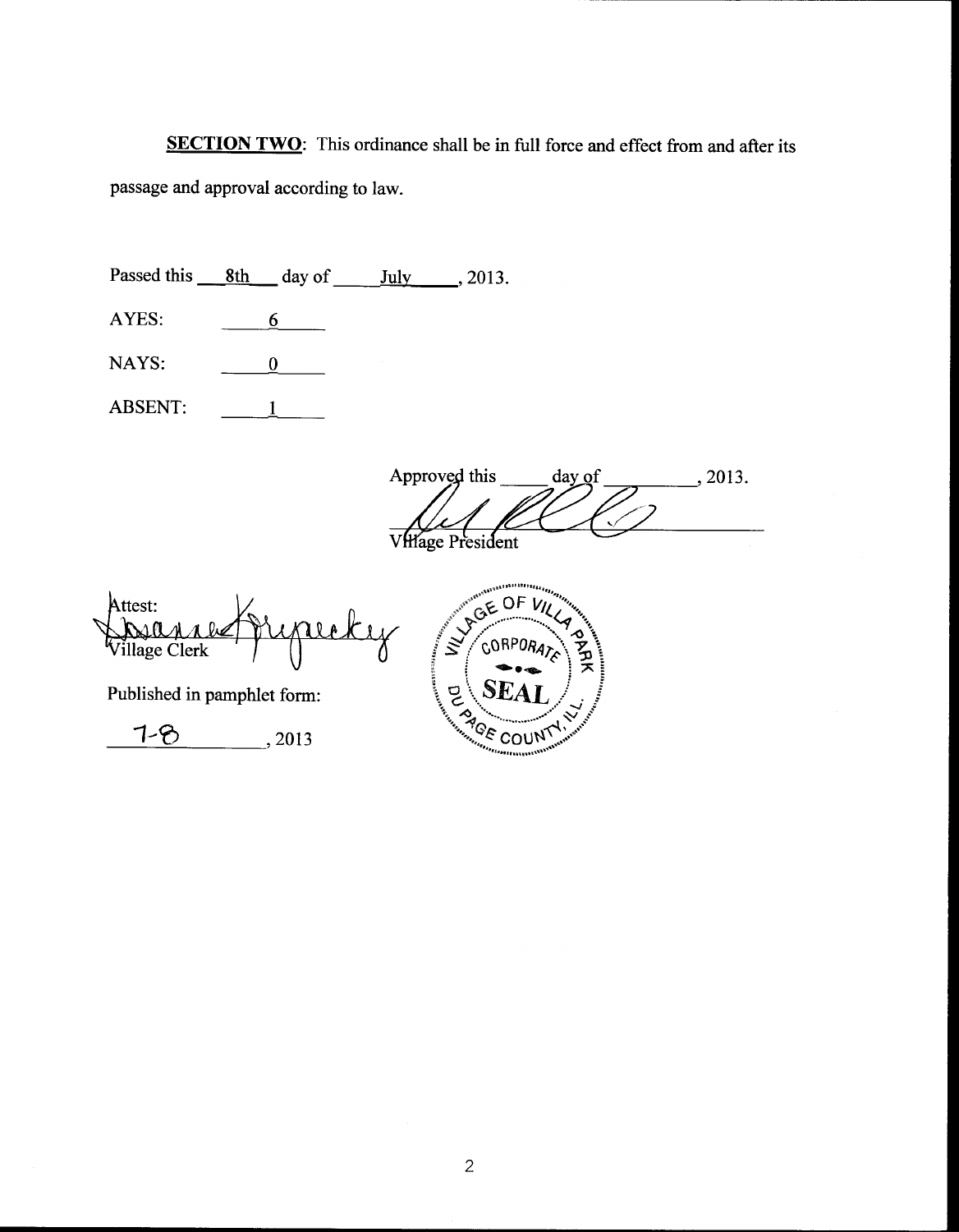| ACCOUNT TITLE                                               | <b>ACCOUNT NUMBER</b>          | DEBIT<br><b>INCREASE</b> | CREDIT<br>DECREASE |
|-------------------------------------------------------------|--------------------------------|--------------------------|--------------------|
|                                                             |                                |                          |                    |
|                                                             |                                |                          |                    |
| CORPORATE                                                   |                                |                          |                    |
| <b>TRANSFER FROM TIF#3</b><br><b>TRANSFER FROM TIF#2</b>    | 10.45162<br>10.45163           |                          | 20,000<br>21,830   |
|                                                             |                                |                          |                    |
| TRANSFER TO LAND & BLDG                                     | 10.501.00.766                  | 3,000                    |                    |
| TRANSFER TO BLDG IMPROV                                     | 10.501.00.767                  | 40,000                   |                    |
| PUBLIC AFFAIRS<br><b>TRAINING&amp;CONFERENCES</b>           | 10.511.00.202                  |                          | 16                 |
| SENIOR CITIZEN CAB SUBSIDY                                  | 10.511.00.206                  | 685                      |                    |
| <b>LEGAL SERVICES</b>                                       | 10.511.00.211                  |                          | 13,300             |
| LEGAL SERVICES-POLICE<br>PRINTING SERVICES                  | 10.511.00.212<br>10.511.00.230 | 29,090<br>11,611         |                    |
| OTHER CONTRACTURAL SERV                                     | 10.511.00.299                  | 6,515                    |                    |
| <b>DUES &amp; PUBLICATIONS</b>                              | 10.511.00.303                  |                          | 4.980              |
| ENVIRONMENTAL CONCERNS COMM 10.511.00.650                   |                                |                          | 800                |
| SENIOR CITIZENS COMM                                        | 10.511.00.653                  |                          | 1,400              |
| TRAFFIC & SAFETY                                            | 10.511.00.654                  | 100                      |                    |
| PLANNING&ZONING COMM                                        | 10.511.00.655                  |                          | 2,500              |
| <b>FIRE&amp;POLICE COMM</b>                                 | 10.511.00.656                  | 20,580                   |                    |
| HISTORIC PRESERVATION COMM                                  | 10.511.00.657                  |                          | 600                |
| ECONOMIC DEVELOPMENT COMM                                   | 10.511.00.658                  | 635<br>1,292             |                    |
| CABLE TV COMM                                               | 10.511.00.666<br>10.511.00.667 |                          | 700                |
| COMMUNITY PRIDE COMM<br>SUMMERFEST COMM                     | 10.511.00.668                  | 6,385                    |                    |
|                                                             |                                |                          |                    |
| <b>MANAGER'S OFFICE</b>                                     |                                |                          |                    |
| SALARIES: FULL-TIME                                         | 10.512.00.101                  | 8,700                    |                    |
| <b>SALARIES: PART-TIME</b>                                  | 10.512.00.105                  | 11,710                   |                    |
| <b>TRAINING&amp;CONFERENCES</b>                             | 10.512.00.202                  | 2,100<br>3,005           |                    |
| OTHER CONTRACTURAL SERV<br>DUES & PUBLICATIONS              | 10.512.00.299<br>10.512.00.303 |                          | 837                |
| OTHER SUPPLIES                                              | 10.512.00.399                  |                          | 1,347              |
|                                                             |                                |                          |                    |
| <b>FINANCE</b>                                              |                                |                          |                    |
| SALARIES: FULL-TIME                                         | 10.513.00.101                  | 14,829                   |                    |
| SALARIES: PART-TIME                                         | 10.513.00.105                  | 1,129                    | 315                |
| SALARIES: OVERTIME-F/T<br><b>TRAINING &amp; CONFERENCES</b> | 10.513.00.106<br>10.513.00.202 | 486                      |                    |
| TELEPHONE                                                   | 10.513.00.210                  |                          | 102                |
| <b>PRINTING</b>                                             | 10.513.00.230                  | 36                       |                    |
| OTHER CONTRACTURAL SERV                                     | 10.513.00.299                  |                          | 5.757              |
| <b>DUES &amp; PUBLICATIONS</b>                              | 10.513.00.303                  |                          | 816                |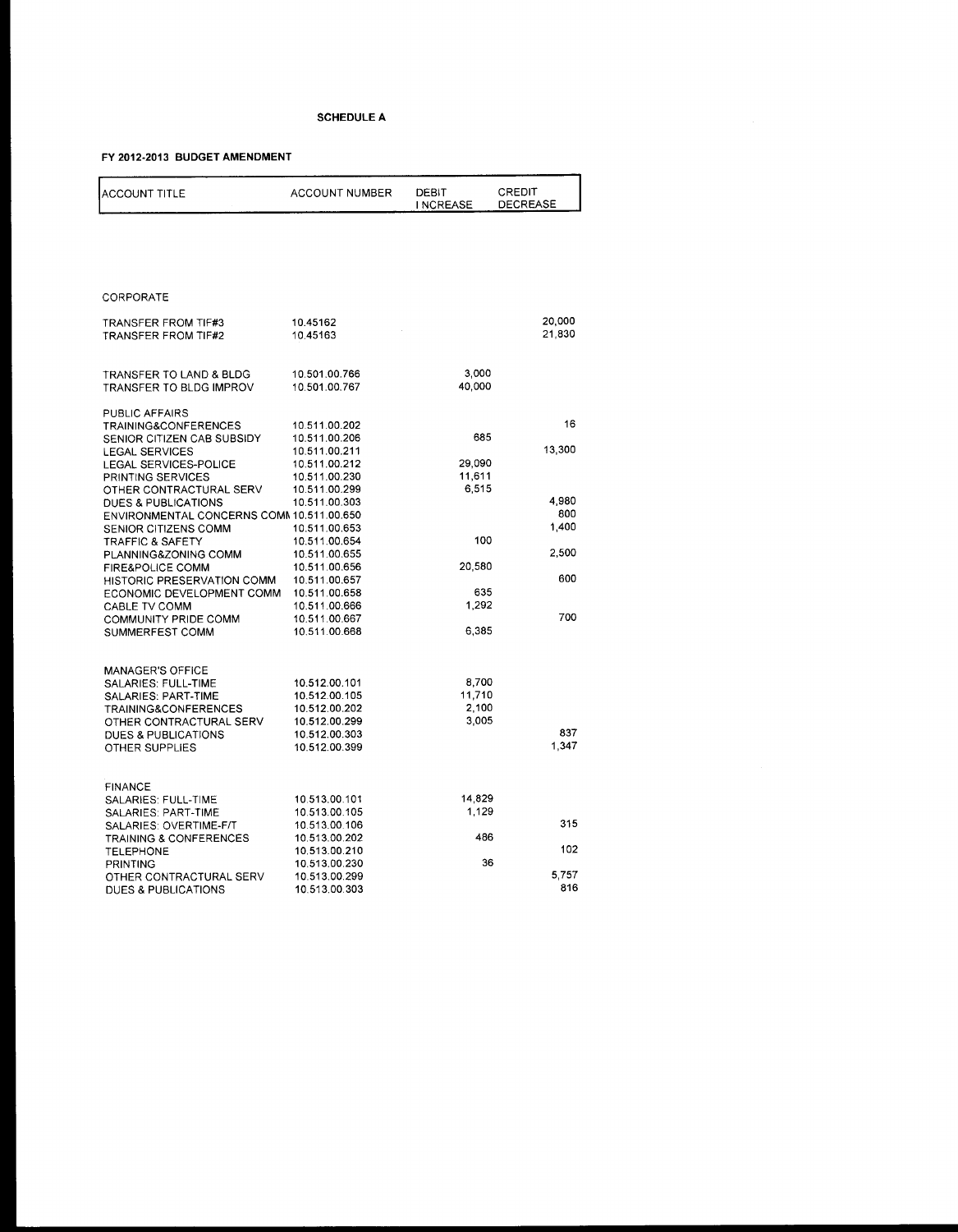| COMMUNITY/ECONOMIC DEVELOPMENT<br>69,000<br>SALARIES: FULL-TIME<br>10.514.00.101<br>SALARIES: PART-TIME<br>15,536<br>10.514.00.105<br>SALARIES: OVERTIME-F/T<br>10.514.00.106<br>1,687<br>SALARIES: TEMPORARY<br>10.514.00.108<br>22,000<br>3,700<br>TRAINING & CONFERENCES<br>10.514.00.202<br><b>TELEPHONE</b><br>10.514.00.210<br>7,700<br>UTILITIES:ELECTRIC<br>10.514.00.219<br>2,527<br>1,425<br>UTILITIES: GAS<br>10.514.00.220<br>UTILITIES: WATER/SEWER SERV<br>94<br>10.514.00.223<br>2,475<br>PRINTING<br>10.514,00.230<br>MAINT OFFICE EQUIPMENT<br>785<br>10.514.00.270<br>CONTRACTUAL PLAN REVIEW<br>6,400<br>10.514.00.285<br><b>INSPECTORS FEES</b><br>10.514.00.289<br>75<br>OTHER CONTRACTURAL SERV<br>1,770<br>10.514.00.299<br><b>UNIFORMS</b><br>965<br>10.514.00.301<br>3.200<br>DUES & PUBLICATIONS<br>10.514.00.303<br>170<br>OFFICE SUPPLIES<br>10.514.00.317<br>270<br>PHOTO MATERIALS&SUPPLIES<br>10.514.00.336<br>385<br>OTHER SUPPLIES<br>10.514.00.399<br><b>CENTRAL SERVICES</b><br>78,442<br>CONTINGENCY<br>10.515.00.150<br>330<br><b>TRAINING &amp; CONFERENCES</b><br>10.515.00.202<br>9,800<br><b>POSTAGE</b><br>10.515.00.205<br>1,065<br><b>TELEPHONE</b><br>10.515.00.210<br><b>EMPLOYEE BENEFITS</b><br>34,000<br>10.515.00.250<br>UNEMPLOYMENT COSTS<br>10.515.00.251<br>11,780<br>87,000<br>OTHER INSURANCE<br>10.515.00.260<br>8,700<br>INSURANCE CLAIM LOSSES<br>10.515.00.261<br>14,400<br>MAINT OFFICE EQUIPMENT<br>10.515.00.270<br>800<br>RENTAL OF EQUIPMENT<br>10.515.00.281<br>OTHER CONTRACTURAL SERV<br>10.515.00.299<br>8,380<br>OFFI CE SUPPLIES<br>3,700<br>10.515.00.317<br><b>EMERGENCY EXPENDITURES</b><br>10.515.00.370<br>42,525<br><b>BUILDINGS &amp; GROUNDS</b><br>SALARIES: FULL-TIME<br>10.516.00.101<br>1,340<br>SALARIES: OVERTIME-F/T<br>10.516.00.106<br>2,300<br>UTILITIES:ELECTRIC<br>10.516.00.219<br>40<br>UTILITIES: GAS<br>10,300<br>10.516.00.220<br>440<br><b>HEATING &amp; A/C MAINT SERV</b><br>10.516.00.222<br>2,350<br>UTILITIES: WATER/SEWER SERV<br>10.516.00.223<br>OTHER CONTRACTURAL SERV<br>10.516.00.299<br>4,500<br>1,000<br><b>JANITORIAL SUPPLIES</b><br>10.516.00.314<br><b>BUILDING MAINT SUPPLIES</b><br>580<br>10.516.00.315 | ACCOUNT TITLE | <b>ACCOUNT NUMBER</b> | DEBIT<br><b>INCREASE</b> | CREDIT<br>DECREASE |
|-------------------------------------------------------------------------------------------------------------------------------------------------------------------------------------------------------------------------------------------------------------------------------------------------------------------------------------------------------------------------------------------------------------------------------------------------------------------------------------------------------------------------------------------------------------------------------------------------------------------------------------------------------------------------------------------------------------------------------------------------------------------------------------------------------------------------------------------------------------------------------------------------------------------------------------------------------------------------------------------------------------------------------------------------------------------------------------------------------------------------------------------------------------------------------------------------------------------------------------------------------------------------------------------------------------------------------------------------------------------------------------------------------------------------------------------------------------------------------------------------------------------------------------------------------------------------------------------------------------------------------------------------------------------------------------------------------------------------------------------------------------------------------------------------------------------------------------------------------------------------------------------------------------------------------------------------------------------------------------------------------------------------------------------------------------------------------------------------------------------------------------------------------------------------------------------------------------------------------|---------------|-----------------------|--------------------------|--------------------|
|                                                                                                                                                                                                                                                                                                                                                                                                                                                                                                                                                                                                                                                                                                                                                                                                                                                                                                                                                                                                                                                                                                                                                                                                                                                                                                                                                                                                                                                                                                                                                                                                                                                                                                                                                                                                                                                                                                                                                                                                                                                                                                                                                                                                                               |               |                       |                          |                    |
|                                                                                                                                                                                                                                                                                                                                                                                                                                                                                                                                                                                                                                                                                                                                                                                                                                                                                                                                                                                                                                                                                                                                                                                                                                                                                                                                                                                                                                                                                                                                                                                                                                                                                                                                                                                                                                                                                                                                                                                                                                                                                                                                                                                                                               |               |                       |                          |                    |
|                                                                                                                                                                                                                                                                                                                                                                                                                                                                                                                                                                                                                                                                                                                                                                                                                                                                                                                                                                                                                                                                                                                                                                                                                                                                                                                                                                                                                                                                                                                                                                                                                                                                                                                                                                                                                                                                                                                                                                                                                                                                                                                                                                                                                               |               |                       |                          |                    |
|                                                                                                                                                                                                                                                                                                                                                                                                                                                                                                                                                                                                                                                                                                                                                                                                                                                                                                                                                                                                                                                                                                                                                                                                                                                                                                                                                                                                                                                                                                                                                                                                                                                                                                                                                                                                                                                                                                                                                                                                                                                                                                                                                                                                                               |               |                       |                          |                    |
|                                                                                                                                                                                                                                                                                                                                                                                                                                                                                                                                                                                                                                                                                                                                                                                                                                                                                                                                                                                                                                                                                                                                                                                                                                                                                                                                                                                                                                                                                                                                                                                                                                                                                                                                                                                                                                                                                                                                                                                                                                                                                                                                                                                                                               |               |                       |                          |                    |
|                                                                                                                                                                                                                                                                                                                                                                                                                                                                                                                                                                                                                                                                                                                                                                                                                                                                                                                                                                                                                                                                                                                                                                                                                                                                                                                                                                                                                                                                                                                                                                                                                                                                                                                                                                                                                                                                                                                                                                                                                                                                                                                                                                                                                               |               |                       |                          |                    |
|                                                                                                                                                                                                                                                                                                                                                                                                                                                                                                                                                                                                                                                                                                                                                                                                                                                                                                                                                                                                                                                                                                                                                                                                                                                                                                                                                                                                                                                                                                                                                                                                                                                                                                                                                                                                                                                                                                                                                                                                                                                                                                                                                                                                                               |               |                       |                          |                    |
|                                                                                                                                                                                                                                                                                                                                                                                                                                                                                                                                                                                                                                                                                                                                                                                                                                                                                                                                                                                                                                                                                                                                                                                                                                                                                                                                                                                                                                                                                                                                                                                                                                                                                                                                                                                                                                                                                                                                                                                                                                                                                                                                                                                                                               |               |                       |                          |                    |
|                                                                                                                                                                                                                                                                                                                                                                                                                                                                                                                                                                                                                                                                                                                                                                                                                                                                                                                                                                                                                                                                                                                                                                                                                                                                                                                                                                                                                                                                                                                                                                                                                                                                                                                                                                                                                                                                                                                                                                                                                                                                                                                                                                                                                               |               |                       |                          |                    |
|                                                                                                                                                                                                                                                                                                                                                                                                                                                                                                                                                                                                                                                                                                                                                                                                                                                                                                                                                                                                                                                                                                                                                                                                                                                                                                                                                                                                                                                                                                                                                                                                                                                                                                                                                                                                                                                                                                                                                                                                                                                                                                                                                                                                                               |               |                       |                          |                    |
|                                                                                                                                                                                                                                                                                                                                                                                                                                                                                                                                                                                                                                                                                                                                                                                                                                                                                                                                                                                                                                                                                                                                                                                                                                                                                                                                                                                                                                                                                                                                                                                                                                                                                                                                                                                                                                                                                                                                                                                                                                                                                                                                                                                                                               |               |                       |                          |                    |
|                                                                                                                                                                                                                                                                                                                                                                                                                                                                                                                                                                                                                                                                                                                                                                                                                                                                                                                                                                                                                                                                                                                                                                                                                                                                                                                                                                                                                                                                                                                                                                                                                                                                                                                                                                                                                                                                                                                                                                                                                                                                                                                                                                                                                               |               |                       |                          |                    |
|                                                                                                                                                                                                                                                                                                                                                                                                                                                                                                                                                                                                                                                                                                                                                                                                                                                                                                                                                                                                                                                                                                                                                                                                                                                                                                                                                                                                                                                                                                                                                                                                                                                                                                                                                                                                                                                                                                                                                                                                                                                                                                                                                                                                                               |               |                       |                          |                    |
|                                                                                                                                                                                                                                                                                                                                                                                                                                                                                                                                                                                                                                                                                                                                                                                                                                                                                                                                                                                                                                                                                                                                                                                                                                                                                                                                                                                                                                                                                                                                                                                                                                                                                                                                                                                                                                                                                                                                                                                                                                                                                                                                                                                                                               |               |                       |                          |                    |
|                                                                                                                                                                                                                                                                                                                                                                                                                                                                                                                                                                                                                                                                                                                                                                                                                                                                                                                                                                                                                                                                                                                                                                                                                                                                                                                                                                                                                                                                                                                                                                                                                                                                                                                                                                                                                                                                                                                                                                                                                                                                                                                                                                                                                               |               |                       |                          |                    |
|                                                                                                                                                                                                                                                                                                                                                                                                                                                                                                                                                                                                                                                                                                                                                                                                                                                                                                                                                                                                                                                                                                                                                                                                                                                                                                                                                                                                                                                                                                                                                                                                                                                                                                                                                                                                                                                                                                                                                                                                                                                                                                                                                                                                                               |               |                       |                          |                    |
|                                                                                                                                                                                                                                                                                                                                                                                                                                                                                                                                                                                                                                                                                                                                                                                                                                                                                                                                                                                                                                                                                                                                                                                                                                                                                                                                                                                                                                                                                                                                                                                                                                                                                                                                                                                                                                                                                                                                                                                                                                                                                                                                                                                                                               |               |                       |                          |                    |
|                                                                                                                                                                                                                                                                                                                                                                                                                                                                                                                                                                                                                                                                                                                                                                                                                                                                                                                                                                                                                                                                                                                                                                                                                                                                                                                                                                                                                                                                                                                                                                                                                                                                                                                                                                                                                                                                                                                                                                                                                                                                                                                                                                                                                               |               |                       |                          |                    |
|                                                                                                                                                                                                                                                                                                                                                                                                                                                                                                                                                                                                                                                                                                                                                                                                                                                                                                                                                                                                                                                                                                                                                                                                                                                                                                                                                                                                                                                                                                                                                                                                                                                                                                                                                                                                                                                                                                                                                                                                                                                                                                                                                                                                                               |               |                       |                          |                    |
|                                                                                                                                                                                                                                                                                                                                                                                                                                                                                                                                                                                                                                                                                                                                                                                                                                                                                                                                                                                                                                                                                                                                                                                                                                                                                                                                                                                                                                                                                                                                                                                                                                                                                                                                                                                                                                                                                                                                                                                                                                                                                                                                                                                                                               |               |                       |                          |                    |
|                                                                                                                                                                                                                                                                                                                                                                                                                                                                                                                                                                                                                                                                                                                                                                                                                                                                                                                                                                                                                                                                                                                                                                                                                                                                                                                                                                                                                                                                                                                                                                                                                                                                                                                                                                                                                                                                                                                                                                                                                                                                                                                                                                                                                               |               |                       |                          |                    |
|                                                                                                                                                                                                                                                                                                                                                                                                                                                                                                                                                                                                                                                                                                                                                                                                                                                                                                                                                                                                                                                                                                                                                                                                                                                                                                                                                                                                                                                                                                                                                                                                                                                                                                                                                                                                                                                                                                                                                                                                                                                                                                                                                                                                                               |               |                       |                          |                    |
|                                                                                                                                                                                                                                                                                                                                                                                                                                                                                                                                                                                                                                                                                                                                                                                                                                                                                                                                                                                                                                                                                                                                                                                                                                                                                                                                                                                                                                                                                                                                                                                                                                                                                                                                                                                                                                                                                                                                                                                                                                                                                                                                                                                                                               |               |                       |                          |                    |
|                                                                                                                                                                                                                                                                                                                                                                                                                                                                                                                                                                                                                                                                                                                                                                                                                                                                                                                                                                                                                                                                                                                                                                                                                                                                                                                                                                                                                                                                                                                                                                                                                                                                                                                                                                                                                                                                                                                                                                                                                                                                                                                                                                                                                               |               |                       |                          |                    |
|                                                                                                                                                                                                                                                                                                                                                                                                                                                                                                                                                                                                                                                                                                                                                                                                                                                                                                                                                                                                                                                                                                                                                                                                                                                                                                                                                                                                                                                                                                                                                                                                                                                                                                                                                                                                                                                                                                                                                                                                                                                                                                                                                                                                                               |               |                       |                          |                    |
|                                                                                                                                                                                                                                                                                                                                                                                                                                                                                                                                                                                                                                                                                                                                                                                                                                                                                                                                                                                                                                                                                                                                                                                                                                                                                                                                                                                                                                                                                                                                                                                                                                                                                                                                                                                                                                                                                                                                                                                                                                                                                                                                                                                                                               |               |                       |                          |                    |
|                                                                                                                                                                                                                                                                                                                                                                                                                                                                                                                                                                                                                                                                                                                                                                                                                                                                                                                                                                                                                                                                                                                                                                                                                                                                                                                                                                                                                                                                                                                                                                                                                                                                                                                                                                                                                                                                                                                                                                                                                                                                                                                                                                                                                               |               |                       |                          |                    |
|                                                                                                                                                                                                                                                                                                                                                                                                                                                                                                                                                                                                                                                                                                                                                                                                                                                                                                                                                                                                                                                                                                                                                                                                                                                                                                                                                                                                                                                                                                                                                                                                                                                                                                                                                                                                                                                                                                                                                                                                                                                                                                                                                                                                                               |               |                       |                          |                    |
|                                                                                                                                                                                                                                                                                                                                                                                                                                                                                                                                                                                                                                                                                                                                                                                                                                                                                                                                                                                                                                                                                                                                                                                                                                                                                                                                                                                                                                                                                                                                                                                                                                                                                                                                                                                                                                                                                                                                                                                                                                                                                                                                                                                                                               |               |                       |                          |                    |
|                                                                                                                                                                                                                                                                                                                                                                                                                                                                                                                                                                                                                                                                                                                                                                                                                                                                                                                                                                                                                                                                                                                                                                                                                                                                                                                                                                                                                                                                                                                                                                                                                                                                                                                                                                                                                                                                                                                                                                                                                                                                                                                                                                                                                               |               |                       |                          |                    |
|                                                                                                                                                                                                                                                                                                                                                                                                                                                                                                                                                                                                                                                                                                                                                                                                                                                                                                                                                                                                                                                                                                                                                                                                                                                                                                                                                                                                                                                                                                                                                                                                                                                                                                                                                                                                                                                                                                                                                                                                                                                                                                                                                                                                                               |               |                       |                          |                    |
|                                                                                                                                                                                                                                                                                                                                                                                                                                                                                                                                                                                                                                                                                                                                                                                                                                                                                                                                                                                                                                                                                                                                                                                                                                                                                                                                                                                                                                                                                                                                                                                                                                                                                                                                                                                                                                                                                                                                                                                                                                                                                                                                                                                                                               |               |                       |                          |                    |
|                                                                                                                                                                                                                                                                                                                                                                                                                                                                                                                                                                                                                                                                                                                                                                                                                                                                                                                                                                                                                                                                                                                                                                                                                                                                                                                                                                                                                                                                                                                                                                                                                                                                                                                                                                                                                                                                                                                                                                                                                                                                                                                                                                                                                               |               |                       |                          |                    |
|                                                                                                                                                                                                                                                                                                                                                                                                                                                                                                                                                                                                                                                                                                                                                                                                                                                                                                                                                                                                                                                                                                                                                                                                                                                                                                                                                                                                                                                                                                                                                                                                                                                                                                                                                                                                                                                                                                                                                                                                                                                                                                                                                                                                                               |               |                       |                          |                    |
|                                                                                                                                                                                                                                                                                                                                                                                                                                                                                                                                                                                                                                                                                                                                                                                                                                                                                                                                                                                                                                                                                                                                                                                                                                                                                                                                                                                                                                                                                                                                                                                                                                                                                                                                                                                                                                                                                                                                                                                                                                                                                                                                                                                                                               |               |                       |                          |                    |
|                                                                                                                                                                                                                                                                                                                                                                                                                                                                                                                                                                                                                                                                                                                                                                                                                                                                                                                                                                                                                                                                                                                                                                                                                                                                                                                                                                                                                                                                                                                                                                                                                                                                                                                                                                                                                                                                                                                                                                                                                                                                                                                                                                                                                               |               |                       |                          |                    |
|                                                                                                                                                                                                                                                                                                                                                                                                                                                                                                                                                                                                                                                                                                                                                                                                                                                                                                                                                                                                                                                                                                                                                                                                                                                                                                                                                                                                                                                                                                                                                                                                                                                                                                                                                                                                                                                                                                                                                                                                                                                                                                                                                                                                                               |               |                       |                          |                    |
|                                                                                                                                                                                                                                                                                                                                                                                                                                                                                                                                                                                                                                                                                                                                                                                                                                                                                                                                                                                                                                                                                                                                                                                                                                                                                                                                                                                                                                                                                                                                                                                                                                                                                                                                                                                                                                                                                                                                                                                                                                                                                                                                                                                                                               |               |                       |                          |                    |
|                                                                                                                                                                                                                                                                                                                                                                                                                                                                                                                                                                                                                                                                                                                                                                                                                                                                                                                                                                                                                                                                                                                                                                                                                                                                                                                                                                                                                                                                                                                                                                                                                                                                                                                                                                                                                                                                                                                                                                                                                                                                                                                                                                                                                               |               |                       |                          |                    |
|                                                                                                                                                                                                                                                                                                                                                                                                                                                                                                                                                                                                                                                                                                                                                                                                                                                                                                                                                                                                                                                                                                                                                                                                                                                                                                                                                                                                                                                                                                                                                                                                                                                                                                                                                                                                                                                                                                                                                                                                                                                                                                                                                                                                                               |               |                       |                          |                    |
|                                                                                                                                                                                                                                                                                                                                                                                                                                                                                                                                                                                                                                                                                                                                                                                                                                                                                                                                                                                                                                                                                                                                                                                                                                                                                                                                                                                                                                                                                                                                                                                                                                                                                                                                                                                                                                                                                                                                                                                                                                                                                                                                                                                                                               |               |                       |                          |                    |
|                                                                                                                                                                                                                                                                                                                                                                                                                                                                                                                                                                                                                                                                                                                                                                                                                                                                                                                                                                                                                                                                                                                                                                                                                                                                                                                                                                                                                                                                                                                                                                                                                                                                                                                                                                                                                                                                                                                                                                                                                                                                                                                                                                                                                               |               |                       |                          |                    |
|                                                                                                                                                                                                                                                                                                                                                                                                                                                                                                                                                                                                                                                                                                                                                                                                                                                                                                                                                                                                                                                                                                                                                                                                                                                                                                                                                                                                                                                                                                                                                                                                                                                                                                                                                                                                                                                                                                                                                                                                                                                                                                                                                                                                                               |               |                       |                          |                    |
|                                                                                                                                                                                                                                                                                                                                                                                                                                                                                                                                                                                                                                                                                                                                                                                                                                                                                                                                                                                                                                                                                                                                                                                                                                                                                                                                                                                                                                                                                                                                                                                                                                                                                                                                                                                                                                                                                                                                                                                                                                                                                                                                                                                                                               |               |                       |                          |                    |
|                                                                                                                                                                                                                                                                                                                                                                                                                                                                                                                                                                                                                                                                                                                                                                                                                                                                                                                                                                                                                                                                                                                                                                                                                                                                                                                                                                                                                                                                                                                                                                                                                                                                                                                                                                                                                                                                                                                                                                                                                                                                                                                                                                                                                               |               |                       |                          |                    |
|                                                                                                                                                                                                                                                                                                                                                                                                                                                                                                                                                                                                                                                                                                                                                                                                                                                                                                                                                                                                                                                                                                                                                                                                                                                                                                                                                                                                                                                                                                                                                                                                                                                                                                                                                                                                                                                                                                                                                                                                                                                                                                                                                                                                                               |               |                       |                          |                    |
|                                                                                                                                                                                                                                                                                                                                                                                                                                                                                                                                                                                                                                                                                                                                                                                                                                                                                                                                                                                                                                                                                                                                                                                                                                                                                                                                                                                                                                                                                                                                                                                                                                                                                                                                                                                                                                                                                                                                                                                                                                                                                                                                                                                                                               |               |                       |                          |                    |
| 4,000<br>OTHER SUPPLIES<br>10.516.00.399                                                                                                                                                                                                                                                                                                                                                                                                                                                                                                                                                                                                                                                                                                                                                                                                                                                                                                                                                                                                                                                                                                                                                                                                                                                                                                                                                                                                                                                                                                                                                                                                                                                                                                                                                                                                                                                                                                                                                                                                                                                                                                                                                                                      |               |                       |                          |                    |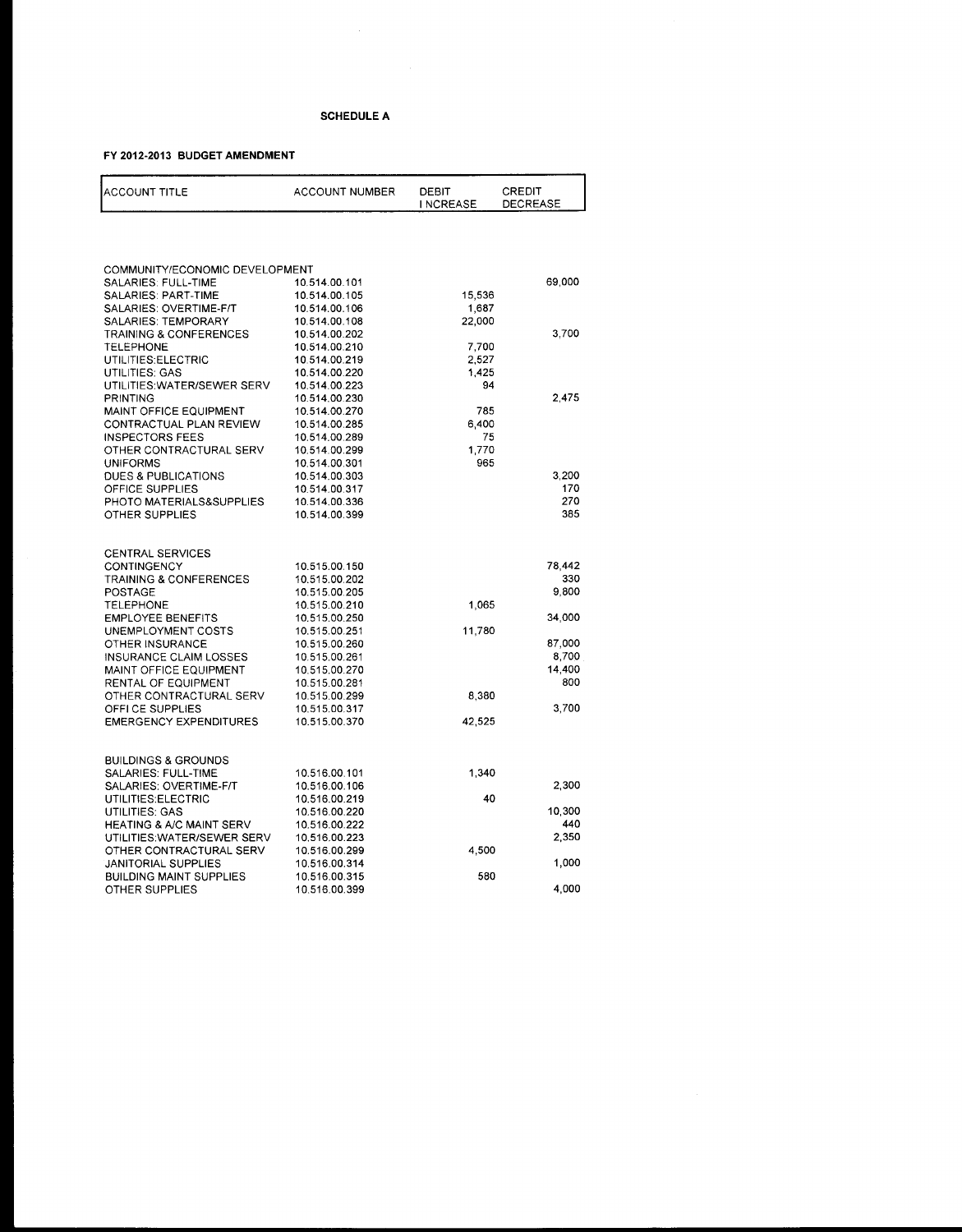| <b>ACCOUNT TITLE</b>                                   | <b>ACCOUNT NUMBER</b>          | DEBIT<br><b>INCREASE</b> | <b>CREDIT</b><br>DECREASE |
|--------------------------------------------------------|--------------------------------|--------------------------|---------------------------|
|                                                        |                                |                          |                           |
| <b>C&amp;NW PARKING LOT</b>                            |                                |                          |                           |
| SALARIES: PART-TIME                                    | 10.517.00.105                  |                          | 500                       |
| UTILITIES:ELECTRIC<br>UTILITIES: GAS                   | 10.517.00.219<br>10.517.00.220 | 640                      | 250                       |
| UTILITIES: WATER/SEWER SERV                            | 10.517.00.223                  |                          | 1,290                     |
| OTHER CONTRACTURAL SERV                                | 10.517.00.299                  |                          | 940                       |
| OTHER SUPPLIES                                         | 10.517.00.399                  | 1,415                    |                           |
| NON-CAPITAL OUTLAY                                     | 10.517.00.402                  | 500                      |                           |
|                                                        |                                |                          |                           |
| GARAGE                                                 |                                |                          |                           |
| SALARIES: FULL-TIME                                    | 10.518.00.101                  | 3,650                    |                           |
| SALARIES: OVERTIME FULL-TIME<br>TRAINING & CONFERENCES | 10.518.00.106<br>10.518.00.202 |                          | 3,535<br>400              |
| UNIFORM SERVICE                                        | 10.518.00.215                  | 435                      |                           |
| <b>EMPLOYEE BENEFITS</b>                               | 10.518.00.250                  |                          | 6,850                     |
| <b>INSURANCE CLAIM LOSSES</b>                          | 10.518.00.261                  |                          | 1,200                     |
| OTHER CONTRACTURAL SERV                                | 10.518.00.299                  | 2.175                    |                           |
| <b>UNIFORMS</b>                                        | 10.518.00.301                  | 85                       |                           |
| CHEMICALS                                              | 10.518.00.302                  | 70                       |                           |
| <b>ENGINE OIL</b>                                      | 10.518.00.308                  | 2,260                    |                           |
| <b>GAS &amp; DIESEL FUEL</b>                           | 10.518.00.309                  |                          | 90,800                    |
| MOTOR VEHICLE PARTS&ACCESS                             | 10.518.00.310                  | 52,070                   |                           |
| OFFICE SUPPLIES                                        | 10.518.00.317                  |                          | 190                       |
| HAND TOOLS                                             | 10.518.00.322                  |                          | 300                       |
| <b>OTHER SUPPLIES</b>                                  | 10.518.00.399                  |                          | 300                       |
| <b>ENGINEERING</b>                                     |                                |                          |                           |
| SALARIES: FULL-TIME                                    | 10.519.00.101                  | 2,910                    |                           |
| SALARIES: OVERTIME FULL-TIME                           | 10.519.00.106                  |                          | 1,880                     |
| <b>TRAINING &amp; CONFERENCES</b>                      | 10.519.00.202                  |                          | 350                       |
| <b>TELEPHONE</b>                                       | 10.519.00.210                  | 290                      |                           |
| <b>ENGINEERING SERVICES</b>                            | 10.519.00.292                  |                          | 500                       |
| OTHER CONTRACTURAL SERV                                | 10.519.00.299                  |                          | 800                       |
| <b>DUES &amp; PUBLICATIONS</b>                         | 10.519.00.303                  |                          | 60                        |
| OFFICE SUPPLIES                                        | 10.519.00.317                  |                          | 250                       |
| OTHER SUPPLIES                                         | 10.519.00.399                  |                          | 100                       |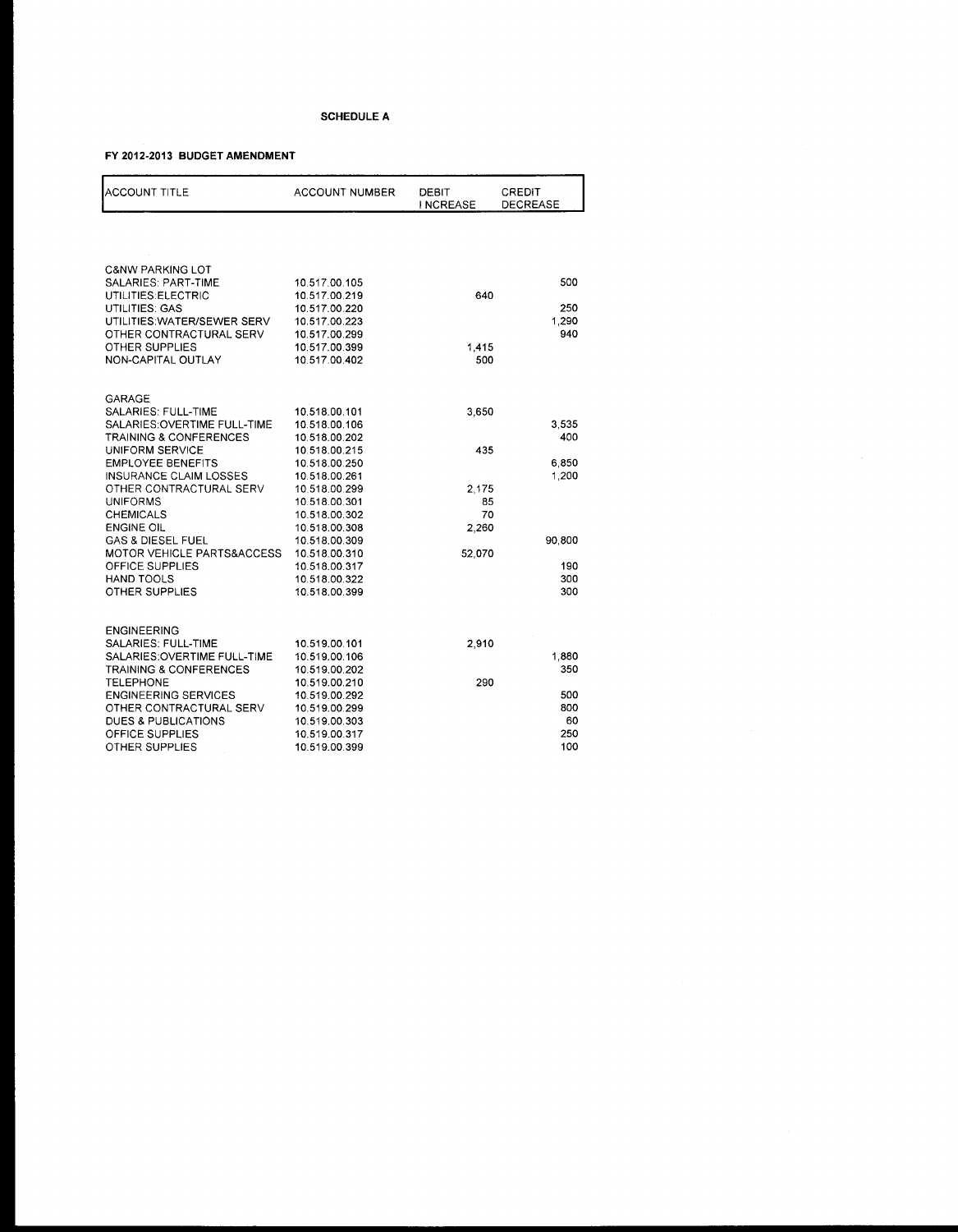| <b>ACCOUNT TITLE</b>                                              | <b>ACCOUNT NUMBER</b>          | <b>DEBIT</b><br><b>INCREASE</b> | CREDIT<br><b>DECREASE</b> |
|-------------------------------------------------------------------|--------------------------------|---------------------------------|---------------------------|
|                                                                   |                                |                                 |                           |
| POLICE-ADMINISTRATION                                             |                                |                                 |                           |
| <b>SALARIES: FULL-TIME</b>                                        | 10.520.01.101                  | 30,140                          |                           |
| <b>SALARIES: TEMPORARY</b>                                        | 10.520.01.108                  |                                 | 14,800                    |
| <b>TRAINING &amp; CONFERENCES</b>                                 | 10.520.01.202                  |                                 | 3,900                     |
| <b>TELEPHONE</b>                                                  | 10.520.01.210                  | 1.290                           |                           |
| <b>EMPLOYEE BENEFITS</b>                                          | 10.520.01.250                  |                                 | 93,090                    |
| UNEMPLOYMENT COSTS<br>INSURANCE CLAIM LOSSES                      | 10.520.01.251<br>10.520.01.261 | 23,030                          |                           |
| POST RETIREMENT BENEFITS                                          | 10.520.01.263                  | 2,695<br>1,250                  |                           |
| OTHER CONTRACTURAL SERV                                           | 10.520.01.299                  | 238                             |                           |
| <b>DUES &amp; PUBLICATIONS</b>                                    | 10.520.01.303                  |                                 | 200                       |
| OFFICE SUPPLIES                                                   | 10.520.01.317                  |                                 | 700                       |
| <b>MISC GRANT EXPENDITURES</b>                                    | 10.520.01.342                  | 1,330                           |                           |
| <b>OTHER SUPPLIES</b>                                             | 10.520.01.399                  | 70                              |                           |
|                                                                   |                                |                                 |                           |
|                                                                   |                                |                                 |                           |
| POLICE-RECORDS                                                    |                                |                                 |                           |
| SALARIES: FULL-TIME                                               | 10.520.07.101                  | 10,665                          |                           |
| SALARIES: PART-TIME                                               | 10.520.07.105                  | 8,075                           |                           |
| SALARIES: OVERTIME FULL-TIME<br><b>TRAINING &amp; CONFERENCES</b> | 10.520.07.106<br>10.520.07.202 |                                 | 2.255<br>400              |
| PRINTING SERVICES                                                 | 10.520.07.230                  | 490                             |                           |
| MAINT OF OFFICE EQUIPMENT                                         | 10.520.07.270                  |                                 | 515                       |
| MAINT OF RADIO EQUIPMENT                                          | 10.520.07.271                  |                                 | 1,000                     |
| DU-COMM                                                           | 10.520.07.280                  |                                 | 11,940                    |
| OTHER CONTRACTURAL SERV                                           | 10.520.07.299                  |                                 | 150                       |
|                                                                   |                                |                                 |                           |
| POLICE-DETECTIVES                                                 |                                |                                 |                           |
| SALARIES: FULL-TIME                                               | 10.520.08.101                  |                                 | 68,400                    |
| SALARIES: OVERTIME FULL-TIME                                      | 10.520.08.106                  | 7,720                           |                           |
| FULL TIME COMMERCIAL                                              | 10.520.08.109                  | 9,855                           |                           |
| <b>TRAINING &amp; CONFERENCES</b>                                 | 10.520.08.202                  |                                 | 170                       |
| OTHER CONTRACTURAL SERV                                           | 10.520.08.299                  | 600                             |                           |
| <b>UNIFORMS</b>                                                   | 10.520.08.301                  |                                 | 700                       |
| DUES & PUBLICATIONS                                               | 10.520.08.303                  |                                 | 300                       |
| PHOTO MATERIALS & SUPPLIES                                        | 10.520.08.336                  |                                 | 40                        |
| OTHER SUPPLIES                                                    | 10.520.08.399                  |                                 | 530                       |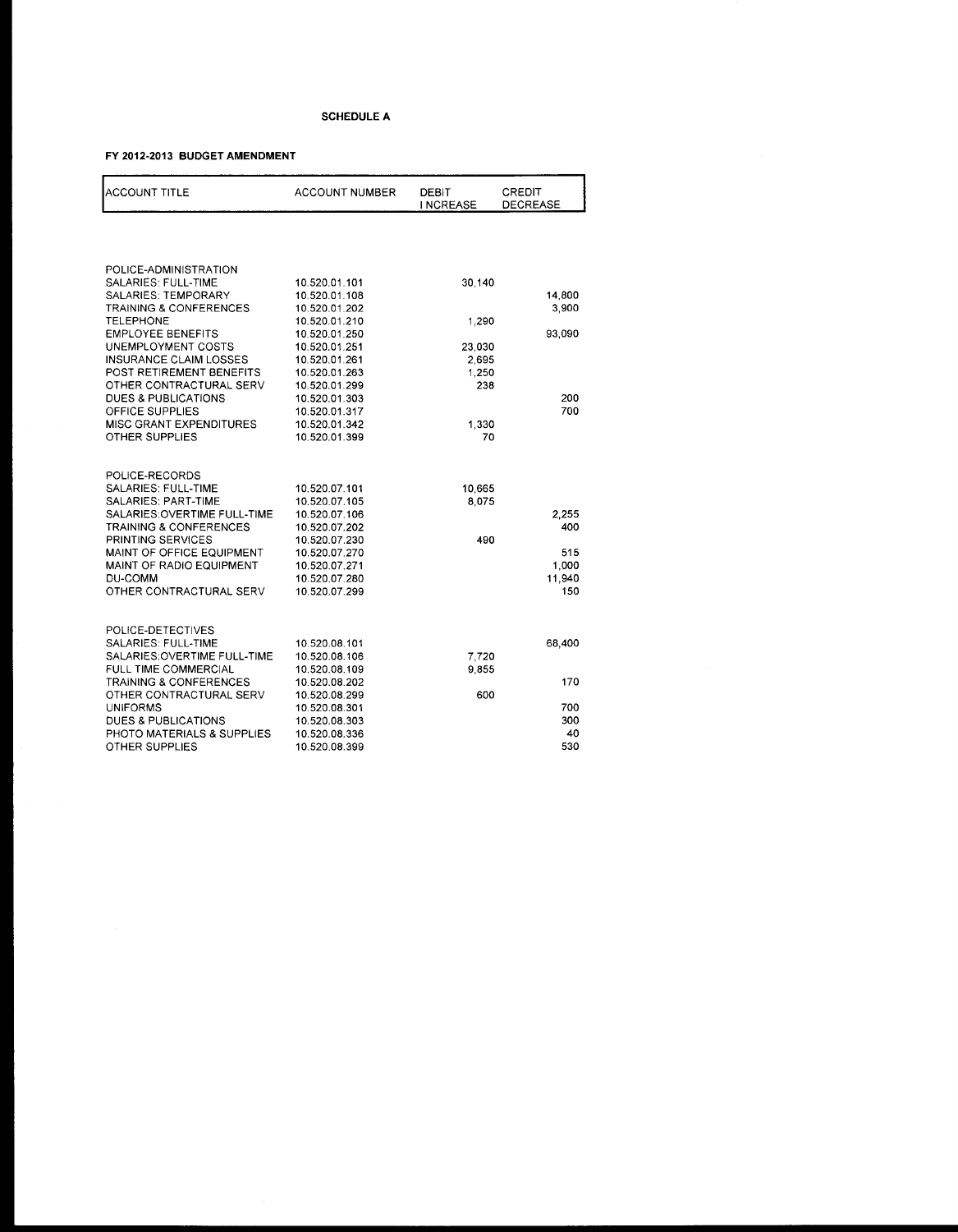| <b>ACCOUNT TITLE</b>              | <b>ACCOUNT NUMBER</b> | DEBIT<br><b>INCREASE</b> | CREDIT<br>DECREASE |
|-----------------------------------|-----------------------|--------------------------|--------------------|
|                                   |                       |                          |                    |
| POLICE-PATROL                     |                       |                          |                    |
| SALARIES: FULL-TIME               | 10.520.09.101         | 61,330                   |                    |
| SALARIES: FULL-TIME CSO'S         | 10.520.09.103         | 3,865                    |                    |
| SALARIES: P/T AUX COMMERCIAL      | 10.520.09.104         |                          | 1,600              |
| SALARIES: PART-TIME               | 10.520.09.105         |                          | 2,580              |
| SALARIES:OVERTIME FULL-TIME       | 10.520.09.106         | 114,370                  |                    |
| FULL TIME COMMERCIAL              | 10.520.09.109         | 1,865                    |                    |
| SALARIES: OVERTIME CSO'S          | 10.520.09.113         | 560                      |                    |
| <b>TRAINING &amp; CONFERENCES</b> | 10.520.09.202         |                          | 960                |
| MAINT OF RADIO EQUIPMENT          | 10.520.09.271         |                          | 340                |
| RED LIGHT ENFORCEMENT             | 10.520.09.273         | 137,060                  |                    |
| RENTAL OF EQUIPMENT               | 10.520.09.281         |                          | 1,000              |
| ANIMAL HOSPITAL EXPENSE           | 10.520.09.291         | 40                       |                    |
| OTHER CONTRACTURAL SERV           | 10.520.09.299         |                          | 650                |
| <b>UNIFORMS</b>                   | 10.520.09.301         | 4,590                    |                    |
| DUES & PUBLICATIONS               | 10.520.09.303         |                          | 765                |
| E TICKETCITATION FEE EXP          | 10.520.09.318         | 460                      |                    |
| <b>RANGE SUPPLIES</b>             | 10.520.09.333         |                          | 1,755              |
| <b>OTHER SUPPLIES</b>             | 10.520.09.399         |                          | 750                |
|                                   |                       |                          |                    |
| FIRE-ADMINISTRATION               |                       |                          |                    |
| SALARIES: FULL-TIME               | 10.521.01.101         | 17,120                   |                    |
| <b>SALARIES: PART-TIME</b>        | 10.521.01.105         | 3.225                    |                    |
| <b>TRAINING &amp; CONFERENCES</b> | 10.521.01.202         |                          | 500                |
| <b>TELEPHONE</b>                  | 10.521.01.210         |                          | 365                |
| PRINTING SERVICES                 | 10.521.01.230         |                          | 625                |
| <b>EMPLOYEE BENEFITS</b>          | 10.521.01.250         |                          | 15,180             |
| INSURANCE CLAIM LOSSES            | 10.521.01.261         | 6,225                    |                    |
| <b>BUILDING MAINT SERVICES</b>    | 10.521.01.277         |                          | 760                |
| OTHER CONTRACTURAL SERV           | 10.521.01.299         |                          | 12,380             |
| UNIFORMS                          | 10.521.01.301         | 100                      |                    |
| <b>DUES &amp; PUBLICATIONS</b>    | 10.521.01.303         | 75                       |                    |
| BUILDING MAINT SUPPLIES           | 10.521.01.315         |                          | 1,040              |
| OFFICE SUPPLIES                   | 10.521.01.317         |                          | 80                 |
| OTHER SUPPLIES                    | 10.521.01.399         |                          | 460                |
| <b>FIRE-PREVENTION</b>            |                       |                          |                    |
| SALARIES: OVERTIME FULL-TIME      | 10.521.21.106         | 925                      |                    |
| <b>TRAINING &amp; CONFERENCES</b> | 10.521.21.202         | 50                       |                    |
| PROGRAM SUPPLIES                  | 10.521.21.311         | 695                      |                    |
|                                   | 10.521.21.336         |                          | 125                |
| PHOTO MATERIALS&SUPPLIES          |                       |                          |                    |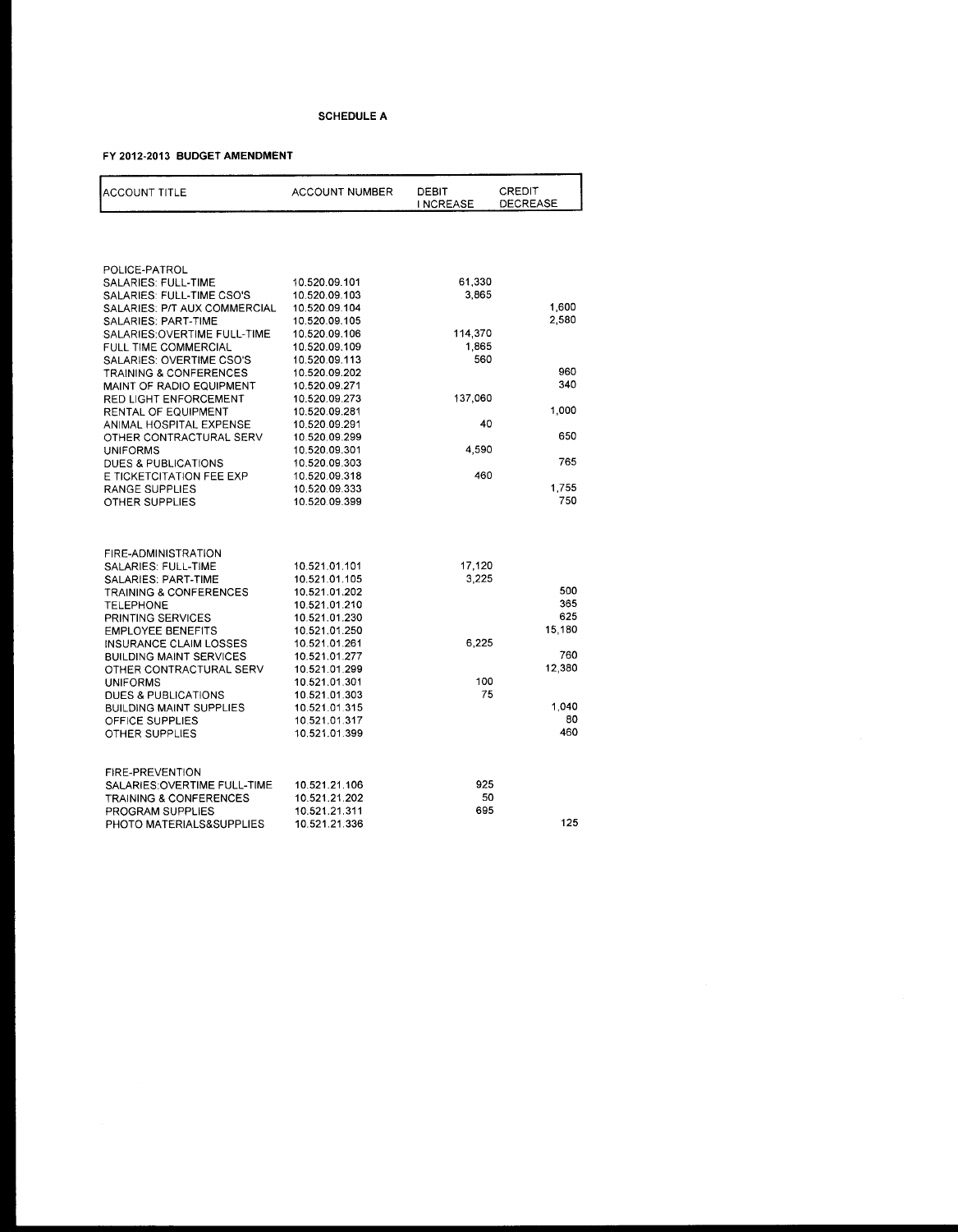| <b>ACCOUNT TITLE</b>                                        | <b>ACCOUNT NUMBER</b>          | <b>DEBIT</b><br>I NCREASE | CREDIT<br>DECREASE |
|-------------------------------------------------------------|--------------------------------|---------------------------|--------------------|
|                                                             |                                |                           |                    |
| <b>FIRE-PROTECTION</b><br><b>TRAINING &amp; CONFERENCES</b> | 10.521.22.202                  | 915                       |                    |
| OTHER CONTRACTURAL SERV                                     | 10.521.22.299                  |                           | 2,670              |
| <b>UNIFORMS</b>                                             | 10.521.22.301                  |                           | 420                |
| DUES & PUBLICATIONS                                         | 10.521.22.303                  |                           | 400                |
| <b>OTHER SUPPLIES</b>                                       | 10.521.22.399                  |                           | 680                |
| FIRE-AMBULANCE/PARAMEDIC                                    |                                |                           |                    |
| SALARIES: FULL-TIME                                         | 10.523.02.101                  |                           | 23,075             |
| SALARIES: OVERTIME FULL-TIME<br>TRAINING & CONFERENCES      | 10.523.02.106<br>10.523.02.202 | 49,735                    | 915                |
| <b>TELEPHONE</b>                                            | 10.523.02.210                  |                           | 150                |
| <b>EMPLOYEE BENEFITS</b>                                    | 10.523.02.250                  |                           | 22,380             |
| <b>INSURANCE CLAIM LOSSES</b>                               | 10.523.02.261                  |                           | 7,890              |
| DU-COMM<br>OTHER CONTRACTURAL SERV                          | 10.523.02.280<br>10.523.02.299 |                           | 1,085<br>1,140     |
| <b>UNIFORMS</b>                                             | 10.523.02.301                  | 2,260                     |                    |
| OTHER SUPPLIES                                              | 10523.02.399                   |                           | 1,180              |
|                                                             |                                |                           |                    |
| GARBAGE                                                     |                                |                           |                    |
| <b>UNCOLLECTIBLES</b>                                       | 10.524.02.275                  | 235                       |                    |
| OTHER CONTRACTURAL SERV                                     | 10.524.02.299                  | 1,970                     |                    |
| STREETS-ADMINISTRATION                                      |                                |                           |                    |
| SALARIES: FULL-TIME                                         | 10.525.01.101                  | 7,740                     |                    |
| SALARIES: PART-TIME                                         | 10.525.01.102                  |                           | 1,715              |
| SALARIES: OVERTIME FULL-TIME                                | 10.525.01.106                  | 2,260                     |                    |
| <b>TRAINING &amp; CONFERENCES</b>                           | 10.525.01.202                  | 275                       |                    |
| <b>EMPLOYEE BENEFITS</b><br>INSURANCE CLAIM LOSSES          | 10.525.01.250<br>10.525.01.261 | 4,260                     | 41,760             |
| MAINT OF OFFICE EQUIPMENT                                   | 10.525.01.270                  |                           | 450                |
| OTHER CONTRACTURAL SERV                                     | 10.525.01.299                  |                           | 300                |
| <b>UNIFORMS</b>                                             | 10.525.01.301                  | 425                       |                    |
| DUES & PUBLICATIONS                                         | 10.525.01.303                  | 70                        |                    |
| STREET LIGHTS/TRAFFIC CONTROL                               |                                |                           |                    |
| UTILITY-ELECTRIC<br>OTHER CONTRACTURAL SERV                 | 10.525.25.219<br>10.525.25.299 |                           | 44,300<br>5,300    |
| <b>BARRICADES</b>                                           | 10.525.25.392                  |                           | 2,600              |
| STREET LIGHTING MATERIALS                                   | 10.525.25.393                  | 675                       |                    |
| PAVEMENT MARKING MATERIALS                                  | 10.525.25.394                  |                           | 1,300              |
| STREET SIGN MATERIALS<br>OTHER SUPPLIES                     | 10.525.25.395<br>10.525.25.399 |                           | 200<br>200         |
|                                                             |                                |                           |                    |
| <b>STORM SEWERS</b><br><b>ASPHALT MIX</b>                   | 10.525.26.342                  |                           | 800                |
| PRECAT & CONCRETE MATERIALS                                 | 10.525.26.346                  |                           | 3,000              |
| CAST IRON ITEMS                                             | 10.525.26.347                  |                           | 900                |
| PIPES & CULVERTS                                            | 10.525.26.348                  |                           | 1,800              |
| OTHER SUPPLIES                                              | 10.525.26.399                  |                           | 500                |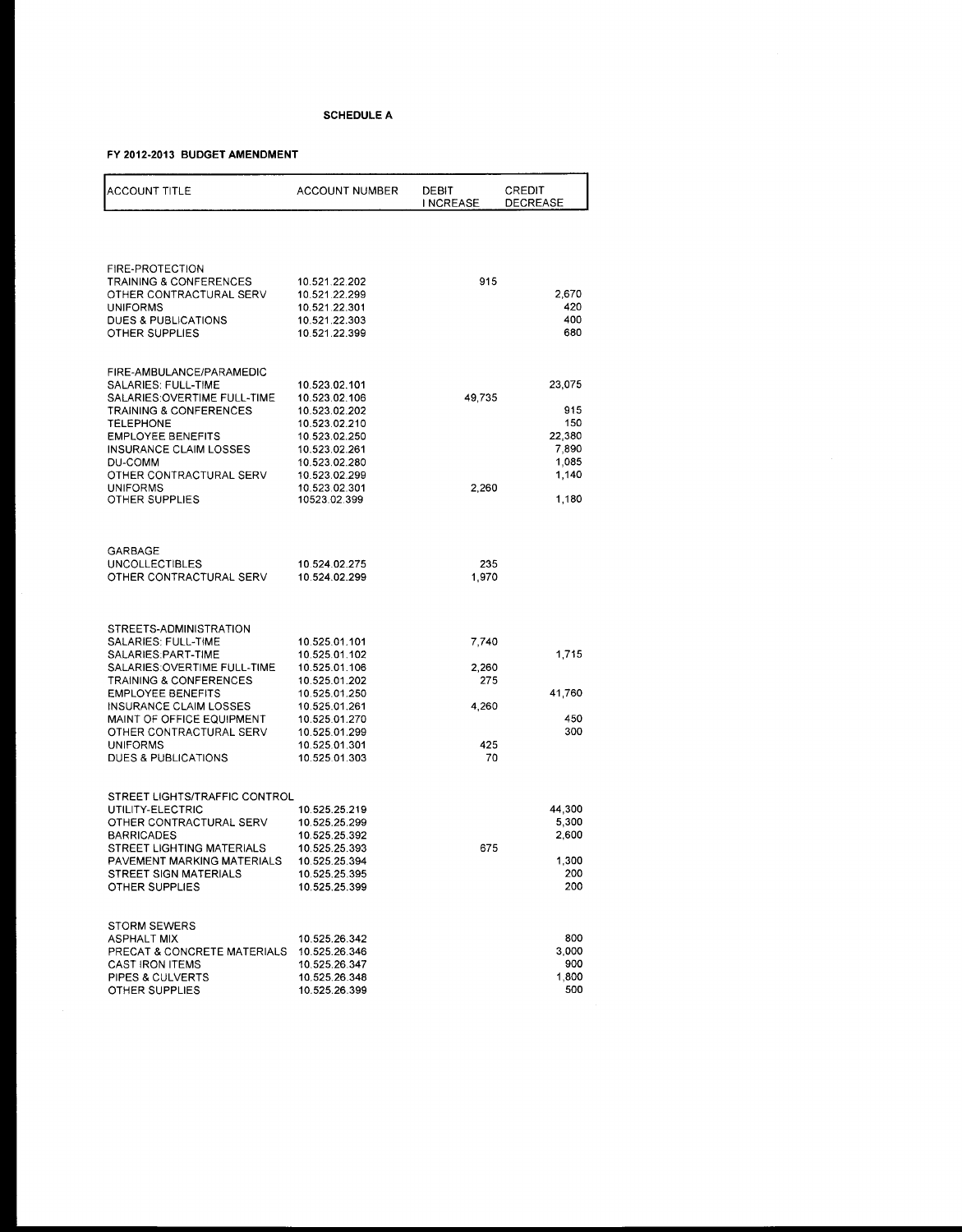#### **FY 2012-2013 BUDGET AMENDMENT**

| <b>ACCOUNT TITLE</b>                        | <b>ACCOUNT NUMBER</b>          | DEBIT<br>I NCREASE | CREDIT<br><b>DECREASE</b> |
|---------------------------------------------|--------------------------------|--------------------|---------------------------|
|                                             |                                |                    |                           |
| MAINTENANCE OF STREETS                      |                                |                    |                           |
| DISPOSAL EXPENSE                            | 10.525.27.285                  |                    | 9,000                     |
| OTHER CONTRACTURAL SERV                     | 10.525.27.299                  |                    | 580                       |
| SALT/CALCIUM CHLORIDE                       | 10.525.27.341                  |                    | 33,000                    |
| <b>ASPHALT MIX</b>                          | 10.525.27.342                  | 1.080              | 5,000                     |
| <b>CRACK SEALANT</b><br>OTHER SUPPLIES      | 10.525.27.349<br>10.525.27.399 |                    | 1,300                     |
|                                             |                                |                    |                           |
| <b>FORESTRY</b>                             |                                |                    |                           |
| DISPOSAL EXPENSE                            | 10.525.28.285                  |                    | 5,000                     |
| <b>MOSQUITO ABATEMENT</b>                   | 10.525.28.286                  |                    | 640                       |
| <b>TREE REMOVAL</b>                         | 10.525.28.287                  |                    | 1,720                     |
| <b>OTHER SUPPLIES</b>                       | 10.525.28.399                  | 220                |                           |
| NON-CAPITAL OUTLAY                          | 10.525.28.402                  | 7.600              |                           |
|                                             |                                |                    |                           |
| <b>IMRF</b><br><b>IMRF CONTRIBUTIONS</b>    | 10.528.02.621                  |                    | 278,000                   |
| SOCIAL SECURITY CONTR                       | 10.528.02.622                  |                    | 11,970                    |
| <b>MEDICARE CONTRIBUTIONS</b>               | 10.528.02.623                  |                    | 3,160                     |
| <b>FUND BALANCE</b>                         | 10.300000                      | 307,097            |                           |
|                                             |                                |                    |                           |
|                                             |                                |                    |                           |
|                                             |                                |                    |                           |
| DUI TECHNOLOGY FUND                         |                                |                    |                           |
|                                             |                                |                    |                           |
| DUI TECHNOLOGY EXPENDITURES 19.520.01.310   |                                | 18,000             |                           |
| DUI TECHNOLOGY CAPITAL OUTLAY 19,520.01.401 |                                |                    | 18,000                    |
| <b>FUND BALANCE</b>                         | 19.300000                      | 0                  | 0                         |
|                                             |                                |                    |                           |

#### DRUG CONTROL FUND

| STATE SEIZURES                                                          | 20.42060                                        | 109.000          |       |
|-------------------------------------------------------------------------|-------------------------------------------------|------------------|-------|
| <b>ISP SEIZURES</b><br><b>OTHER SUPPLIES</b><br>OTHER CONTRACTURAL SERV | 20.520.11.220<br>20.520.11.399<br>20.520.12.299 | 67,900<br>21.240 | 3.400 |
| <b>FUND BALANCE</b>                                                     | 20.300000                                       | 23.260           |       |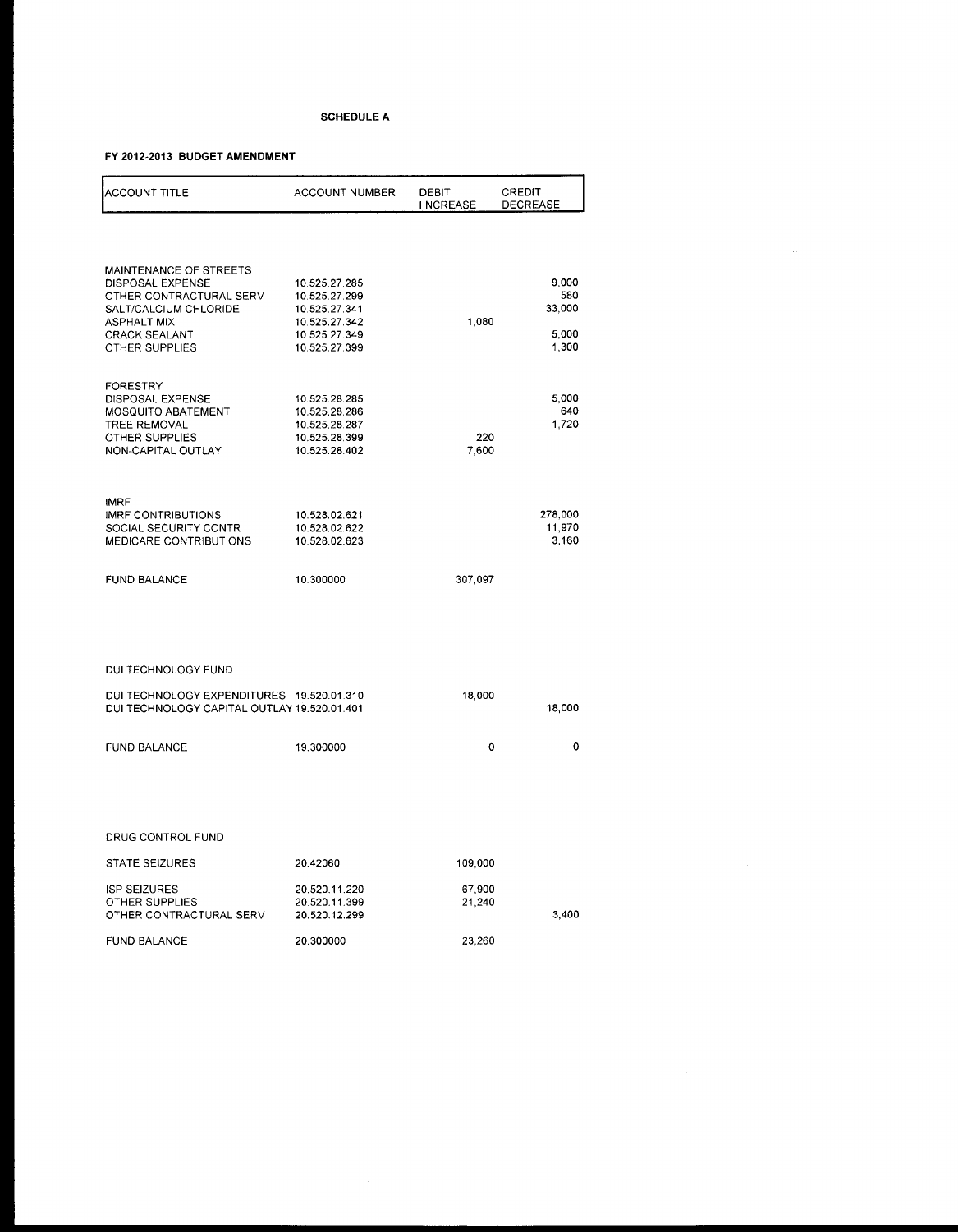#### **FY 2012-2013 BUDGET AMENDMENT**

| <b>ACCOUNT TITLE</b>                                  | <b>ACCOUNT NUMBER</b>          | <b>DEBIT</b><br><b>INCREASE</b> | CREDIT<br><b>DECREASE</b> |
|-------------------------------------------------------|--------------------------------|---------------------------------|---------------------------|
|                                                       |                                |                                 |                           |
| TIF#4 FUND                                            |                                |                                 |                           |
| OTHER CONTRACTUAL SERVICES                            | 28.502.01.299                  | 1,190                           |                           |
| <b>FUND BALANCE</b>                                   | 28,300000                      |                                 | 1,190                     |
|                                                       |                                |                                 |                           |
|                                                       |                                |                                 |                           |
| TIF#3 FUND                                            |                                |                                 |                           |
| TRANSFER TO CORPORATE<br><b>TRANSFER TO PARKS</b>     | 29.502.00.710<br>29.502.00.736 |                                 | 20,000                    |
| TRANSFER TO CAP PROJ FUND                             | 29.502.00.764                  | 7,700<br>6,500                  |                           |
| OTHER CONTRACTUAL SERVICES                            | 29.502.01.299                  |                                 | 400,000                   |
| <b>FUND BALANCE</b>                                   | 29.300000                      | 405,800                         |                           |
|                                                       |                                |                                 |                           |
|                                                       |                                |                                 |                           |
| TIF#2 FUND                                            |                                |                                 |                           |
| STREET IMPROVEMENTS                                   | 30.502.01.290                  |                                 | 98,000                    |
| OTHER CONTRACTUAL SERVICES<br>TRANS TO CORPORATE FUND | 30.502.01.299<br>30.502.01.710 | 10,550                          | 21,830                    |
| <b>FUND BALANCE</b>                                   | 30.300000                      | 87,450                          |                           |
|                                                       |                                |                                 |                           |
|                                                       |                                |                                 |                           |

#### TIF#2 FUND

| OTHER CONTRACTUAL SERVICES 31.502.01.299 |           | 3.870 |       |
|------------------------------------------|-----------|-------|-------|
| <b>FUND BALANCE</b>                      | 31.300000 |       | 3.870 |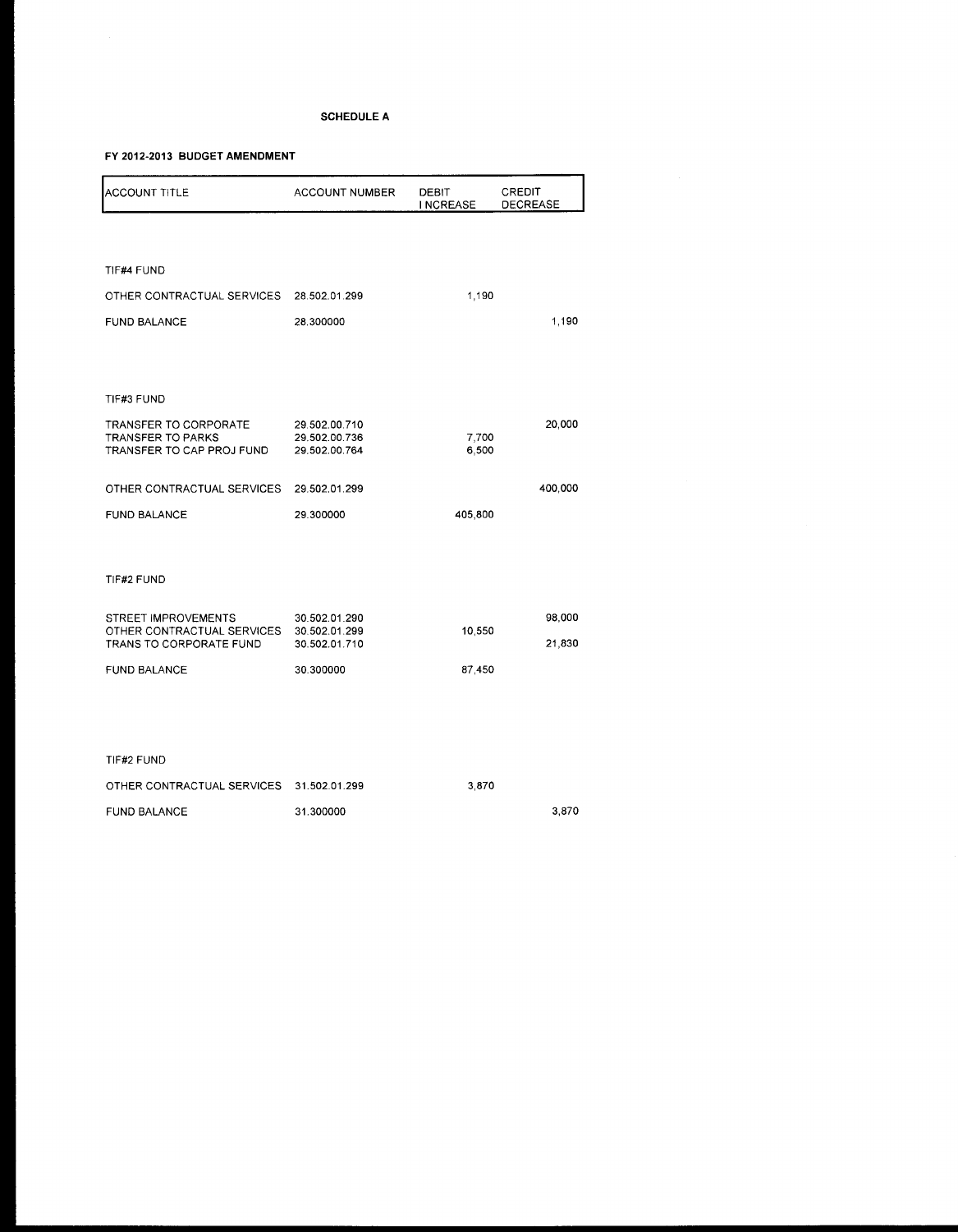## **FY 2012-2013 BUDGET AMENDMENT**

| <b>ACCOUNT TITLE</b>           | <b>ACCOUNT NUMBER</b> | DEBIT<br>I NCREASE | CREDIT<br><b>DECREASE</b> |
|--------------------------------|-----------------------|--------------------|---------------------------|
|                                |                       |                    |                           |
| <b>RECREATION FUND</b>         |                       |                    |                           |
| SALARIES: FULL-TIME            | 35.502.01.101         | 3.278              |                           |
| <b>CONTINGENCY</b>             | 35.502.01.150         |                    | 4,771                     |
| <b>IMRF CONTRIBUTIONS</b>      | 35.502.01.621         | 3415               |                           |
| SOCIAL SECURITY CONTRIB        | 35.502.01.622         |                    | 2,000                     |
| <b>MEDICARE CONTRIBUTIONS</b>  | 35.502.01.623         |                    | 585                       |
| <b>TELEPHONE</b>               | 35.502.01.210         | 3,335              |                           |
| <b>EMPLOYEE BENEFITS</b>       | 35.502.01.250         |                    | 34,000                    |
| <b>INSURANCE CLAIMS LOSSES</b> | 35.502.01.261         | 9,600              |                           |
| SALARIES: FULL-TIME            | 35.502.16.101         | 3,700              |                           |
| <b>SALARIES: PART-TIME</b>     | 35.502.16.105         |                    | 7.000                     |
| SALARIES: OVERTIME FULL-TIME   | 35.502.16.106         | 1,980              |                           |
| WATER & SEWER SERVICE          | 35.502.16.223         | 310                |                           |
| OTHER CONTRACTUAL SERV         | 35.502.16.299         | 2,610              |                           |
| <b>JANITORIAL SUPPLIES</b>     | 35.502.16.314         |                    | 3.980                     |
| SALARIES: PART-TIME            | 35.502.35.105         |                    | 12,000                    |
| <b>TRANSPORTATION</b>          | 35.502.35.204         | 201                |                           |
| <b>PRINTING</b>                | 35.502.35.230         |                    | 876                       |
| <b>RENTAL OF EQUIPMENT</b>     | 35.502.35.281         | 550                |                           |
| PROGRAM SUPPLIES               | 35.502.35.311         | 4,500              |                           |
| SALARIES: PART-TIME            | 35.502.36.105         | 2,600              |                           |
| <b>TRANSPORTATION</b>          | 35.502.36.204         | 200                |                           |
| <b>PRINTING</b>                | 35.502.36.230         |                    | 1.700                     |
| RENTAL OF EQUIPMENT            | 35.502.36.281         |                    | 4,400                     |
| OTHER CONTRACTUAL SERV         | 35.502.36.299         |                    | 17,000                    |
| NON-CAPITAL OUTLAY             | 35.502.36.402         | 3,400              |                           |
| <b>FUND BALANCE</b>            | 35.300000             | 48,633             |                           |

#### PARKS FUND

| <b>TRANSFER FROM TIF#3</b>     | 36.45129      | 7.700  |        |
|--------------------------------|---------------|--------|--------|
| CONTINGENCY                    | 36.502.01.150 |        | 2.953  |
| IMRE CONTRIBUTIONS             | 36.502.01.621 |        | 8.000  |
| <b>TELEPHONE</b>               | 36.502.01.210 | 1,100  |        |
| <b>EMPLOYEE BENEFITS</b>       | 36.502.01.250 |        | 13,000 |
| UNEMPLOYMENT COSTS             | 36.502.01.251 | 14,350 |        |
| OTHER CONTRACTUAL SERV         | 36.502.01.299 | 1,050  |        |
| SALARIES: FULL-TIME            | 36.502.02.101 | 5,900  |        |
| SALARIES: PART-TIME            | 36.502.02.105 | 7.600  |        |
| SALARIES: OVERTIME FULL-TIME   | 36.502.02.106 |        | 2,200  |
| OTHER CONTRACTUAL SERV         | 36.502.02.299 | 630    |        |
| HAND TOOLS                     | 36.502.02.322 | 200    |        |
| <b>GENERAL EQUIPMENT PARTS</b> | 36.502.02.325 | 4.095  |        |
| <b>OTHER SUPPLIES</b>          | 36.502.02.399 | 800    |        |
| <b>FUND BALANCE</b>            | 36.300000     |        | 1,872  |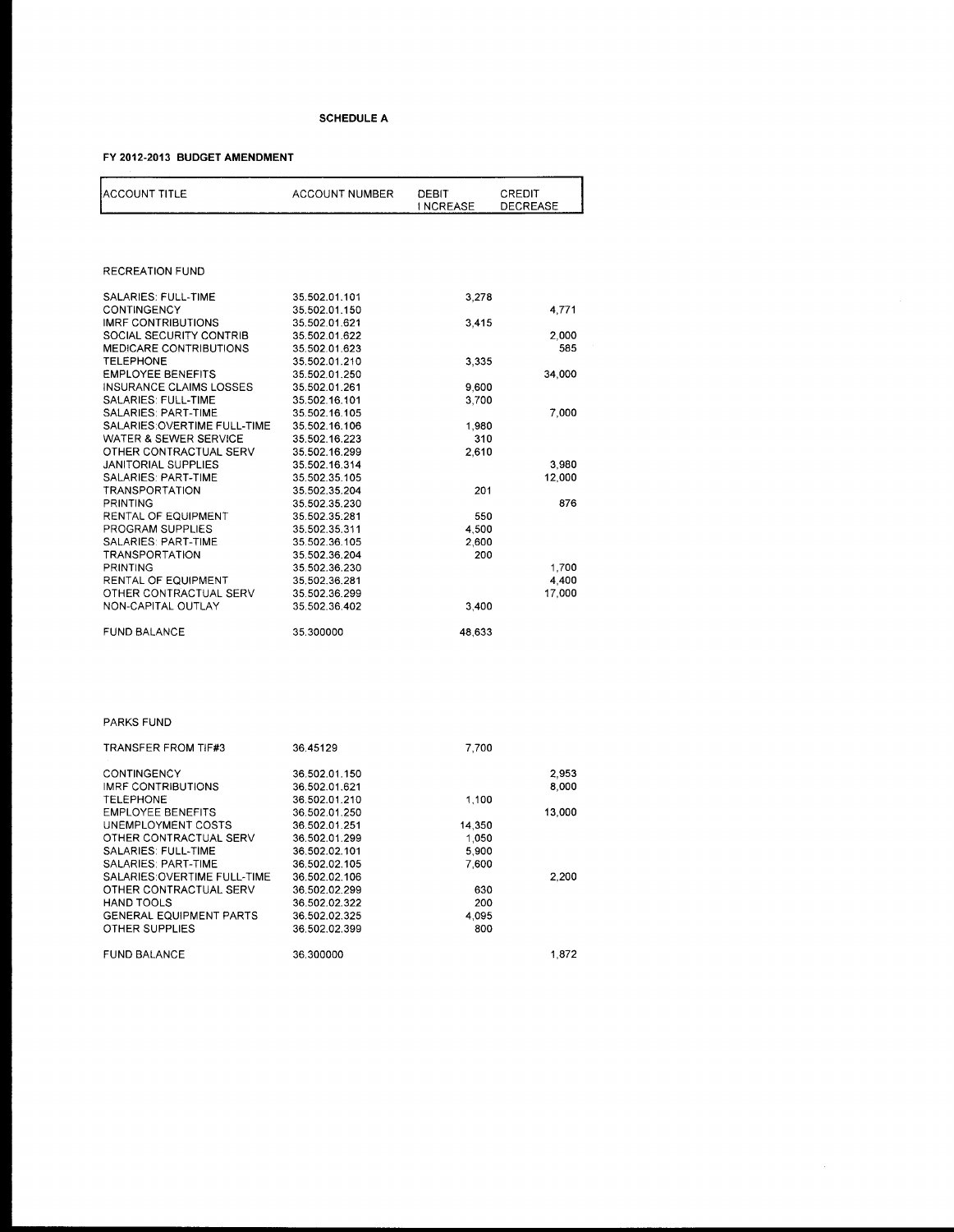## **FY 2012-2013 BUDGET AMENDMENT**

| <b>ACCOUNT TITLE</b>                                                                                                                           | <b>ACCOUNT NUMBER</b>                                                                              | DEBIT<br><b>INCREASE</b>              | CREDIT<br><b>DECREASE</b> |
|------------------------------------------------------------------------------------------------------------------------------------------------|----------------------------------------------------------------------------------------------------|---------------------------------------|---------------------------|
|                                                                                                                                                |                                                                                                    |                                       |                           |
| SWIMMING POOL FUND                                                                                                                             |                                                                                                    |                                       |                           |
| CONTINGENCY<br>SALARIES-TEMPORARY<br><b>ENGINEERING SERVICES</b><br>SALARIES-TEMPORARY<br>OTHER CONTRACTUAL SERV<br><b>JANITORIAL SUPPLIES</b> | 41.502.01.150<br>41.502.02.108<br>41.502.02.292<br>41.502.03.108<br>41.502.03.299<br>41.502.03.314 | 1,000<br>600<br>700<br>1,250<br>1,000 | 1,426                     |
| <b>FUND BALANCE</b>                                                                                                                            | 41.300000                                                                                          |                                       | 3,124                     |
| STREET IMPROVEMENT FUND                                                                                                                        |                                                                                                    |                                       |                           |
| SALARIES: FULL-TIME<br><b>SALARIES: PART-TIME</b><br>SALARIES: OVERTIME FULL-TIME<br><b>ENGINEERING SERVICES</b>                               | 60.502.02.101<br>60.502.02.105<br>60.502.02.106<br>60.502.02.292                                   | 650<br>800<br>9,500                   | 2,400                     |
| <b>ASPHALT MIX</b><br>SOCIAL SECURITY CONTRIB<br>MEDICARE CONTRIBUTIONS                                                                        | 60.502.02.342<br>60.502.02.622<br>60.502.02.623                                                    | 570<br>125                            | 16,000                    |
| <b>FUND BALANCE</b>                                                                                                                            | 60.300000                                                                                          | 6,755                                 |                           |

#### CAPITAL PROJECTS FUND

| OTHER CONTRACTUAL SERVICES 64.502.02.299<br><b>ENGINEERING SERVICES</b> | 64.502.10.292 | 310 | -310 |
|-------------------------------------------------------------------------|---------------|-----|------|
| FUND BALANCE                                                            | 64.300000     | n   |      |

#### LAND & BUILDINGS FUND

| <b>TRANSFER FROM CORPORATE</b>               | 66 45114                       | 3.000 |       |
|----------------------------------------------|--------------------------------|-------|-------|
| OTHER CONTRACTUAL SERVICES<br>CAPITAL OUTLAY | 66.502.02.299<br>66 502 02 401 | 2.630 | 1.200 |
| <b>FUND BALANCE</b>                          | 66.300000                      | 1.570 |       |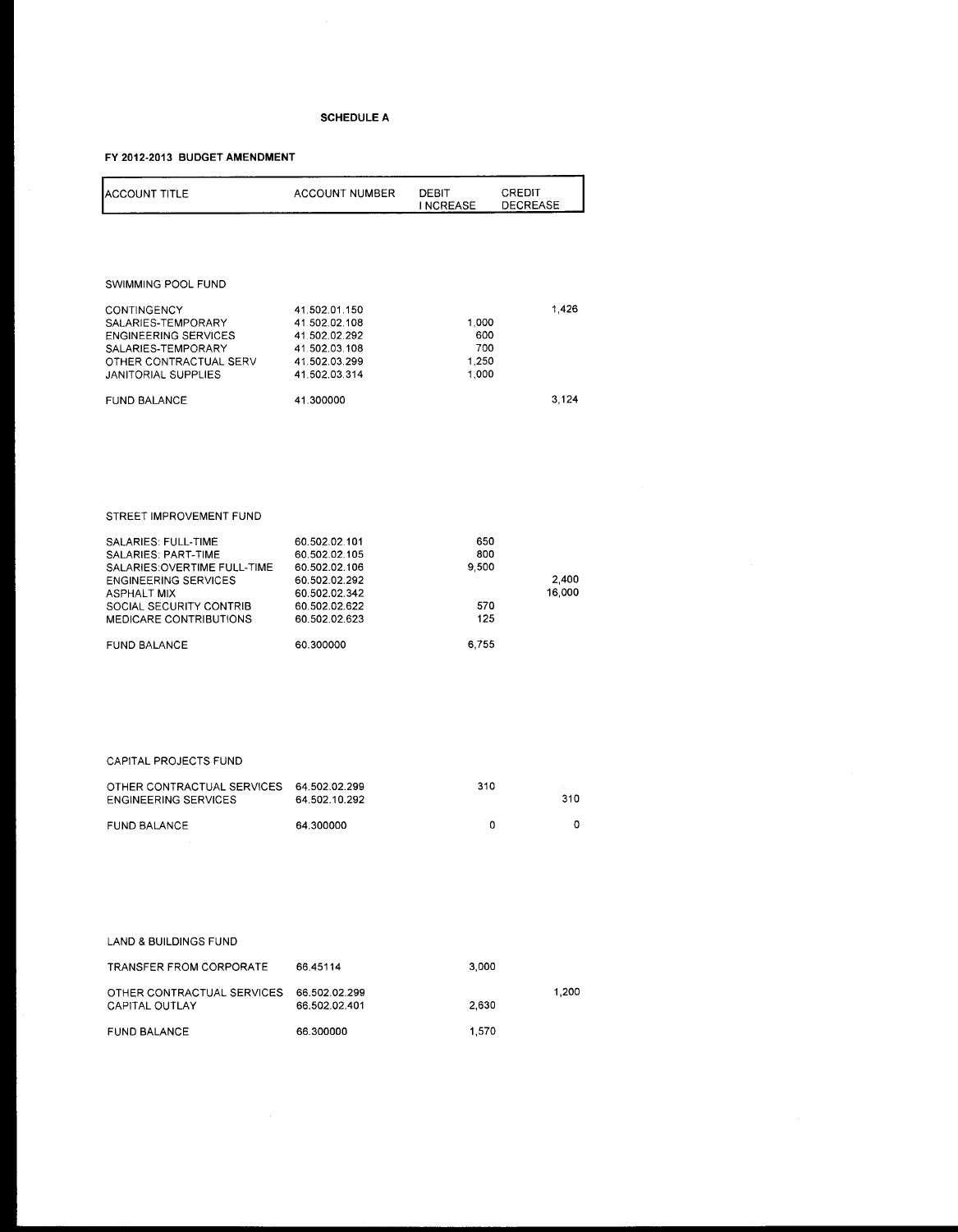## **FY 2012-2013 BUDGET AMENDMENT**

| <b>IACCOUNT TITLE</b> | ACCOUNT NUMBER | ------<br>DEBIT | CREDIT          |
|-----------------------|----------------|-----------------|-----------------|
|                       |                | I NCREASE       | <b>DECREASE</b> |
|                       |                |                 |                 |

#### BUILDING IMPROVEMENTS FUND

| TRANSFER FROM CORPORATE     | 67.45114      | 40.000 |        |
|-----------------------------|---------------|--------|--------|
| <b>ENGINEERING SERVICES</b> | 67.502.02.292 | 2.000  |        |
| CAPITAL OUTLAY              | 67.502.02.401 |        | 31,500 |
| NON-CAPITAL OUTLAY          | 67.502.02.402 | 14.750 |        |
| FUND BALANCE                | 67.300000     | 54.750 |        |

#### STORMWATER BUYOUT FUND

| <b>ENGINEERING SERVICES</b><br>OTHER CONTRACTUAL SERVICES<br><b>ENGINEERING SERVICES</b><br>OTHER CONTRACTUAL SERVICES | 68 502 02 292<br>68.502.02.299<br>68.502.10.292<br>68.502.10.299 | 28,800<br>13,600 | 5.000<br>200.000 |
|------------------------------------------------------------------------------------------------------------------------|------------------------------------------------------------------|------------------|------------------|
| <b>FUND BALANCE</b>                                                                                                    | 68.300000                                                        | 162.600          |                  |

#### WATER FUND

| <b>BLOCK GRANT</b>           |               | 82.48007 | 200,000 |        |
|------------------------------|---------------|----------|---------|--------|
| SALARIES: FULL-TIME          | 82.502.01.101 |          | 8,300   |        |
| SALARIES: PART-TIME          | 82.502.01.105 |          | 22,400  |        |
| SALARIES: OVERTIME FULL-TIME | 82.502.01.106 |          |         | 7,000  |
| SALARIES:TEMPORARY           | 82.502.01.108 |          |         | 3,000  |
| <b>CONTINENCY</b>            | 82.502.01.150 |          |         | 4.467  |
| IMRF CONTRIBUTIONS           | 82.502.01.621 |          |         | 16,000 |
| SOCIAL SECURITY CONTRIB      | 82.502.01.622 |          |         | 3,000  |
| <b>TELEPHONE</b>             | 82.502.01.210 |          | 670     |        |
| MAINT OF MOBILE EQUIPMENT    | 82.502.01.265 |          | 1,000   |        |
| UTILITY-ELECTRIC             | 82.502.02.219 |          | 1,200   |        |
| <b>ENGINEERING SERVICES</b>  | 82.502.02.292 |          | 19,500  |        |
| <b>LABORATORY TESTING</b>    | 82.502.02.293 |          | 500     |        |
| OTHER CONTRACTUAL SERVICES   | 82.502.02.299 |          | 4,500   |        |
| <b>WATERMAIN PARTS</b>       | 82.502.02.352 |          | 900     |        |
| FIRE HYDRANT REPAIR PARTS    | 82.502.02.355 |          | 500     |        |
| OTHER SUPPLIES               | 82.502.02.399 |          |         | 1,800  |
| CAPITAL OUTLAY               | 82.502.02.401 |          | 208,000 |        |
| NON-CAPITAL OUTLAY           | 82.502.02.402 |          |         | 4.000  |
| <b>FUND BALANCE</b>          | 82.300000     |          |         | 28,203 |